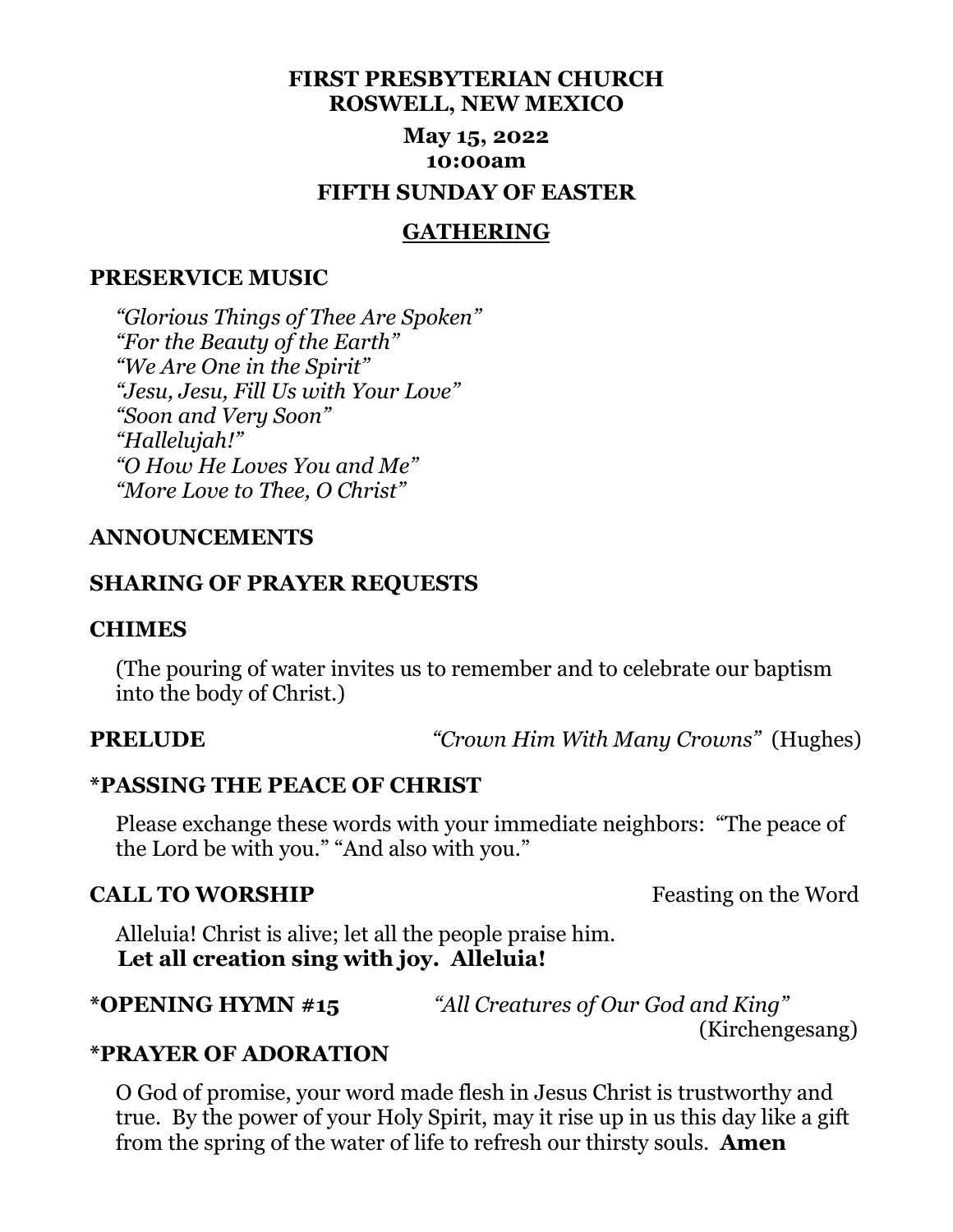# **CALL TO CONFESSION**

 Trusting in the love of God to make all things new, let us confess our sin to God and our neighbor.

# **PRAYER OF CONFESSION**

 **God of mercy, your command to love one another across all differences opens us to new horizons, yet we often respond with fear and judgment that hinders your goal for humanity. Forgive our sins, we pray, and give us a true repentance that leads to life for all creation. We pray in Jesus' name. Amen.**

# **ASSURANCE OF PARDON**

 God's promises are trustworthy and true; your sins are forgiven. Be at peace to serve the Lord, and may you always be known by your love. Friends, hear the Good News of the Gospel:

In Jesus Christ we are forgiven.  **Thanks be to God.**

# **\*GLORIA PATRI #581** *"Glory Be to the Father"* (Greatorex)

# **THE WORD**

## **PRAYER FOR ILLUMINATION**

 Surprising God, in the resurrection of Jesus Christ you make all things new. Long ago you called your church to a love beyond all social and cultural differences and gave them the gift of your Holy Spirit to open their hearts to enact such love. Give us that same spirit of openness, that we too might discern new directions in our day for your dream to reconcile and heal all creation. In Jesus' name we pray. **Amen.**

| <b>READING FROM THE BOOK OF PSALMS</b>            | Psalm 148           |
|---------------------------------------------------|---------------------|
| The Word of the Lord.<br><b>Thanks be to God!</b> |                     |
| <b>READING FROM THE BOOK OF REVELATION</b>        | Revelation $21:1-6$ |
| The Word of the Lord.<br><b>Thanks be to God!</b> |                     |
| <b>READING FROM THE NEW TESTAMENT</b>             | Acts $11:1-18$      |
| The Word of the Lord.<br><b>Thanks be to God!</b> |                     |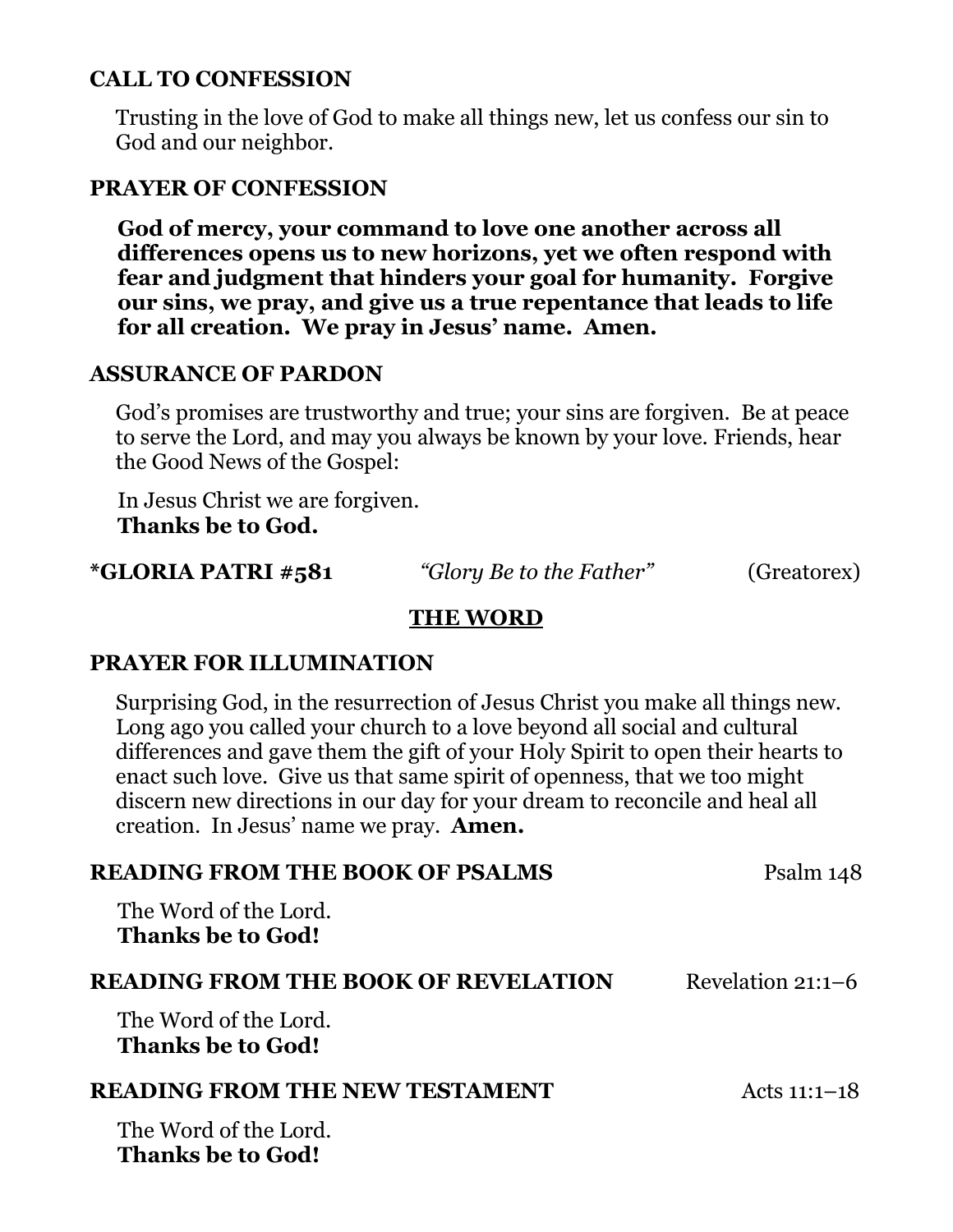(Please stand for the reading of the Gospels if you are able) **\*READING FROM THE GOSPELS** John 13:31–35

The Word of the Lord. **Thanks be to God!**

# **SERMON**

**\*HYMN #306** *"Blest Be the Tie That Binds"* (Nageli)

## **\*AFFIRMATION OF FAITH** Romans 8:1, 28, 38, 39

 **We believe there is no condemnation for those who are in Christ Jesus; for we know that all things work together for good for those who love God, who are called according to God's purpose. We are convinced that neither death, nor life, nor angels, nor rulers, nor things present, nor things to come, nor powers, nor height, nor depth, nor anything else in all creation, will be able to separate us from the love of God in Christ Jesus our Lord. Amen**

# **PASTORAL PRAYER**

## **OFFERING**

 "I give you a new commandment, that you love one another. Just as I have loved you, you also should love one another." Let us with gladness offer to God the gifts of our labor, life, and love.

**MUSICAL OFFERING** *"Precious Lord, Take My Hand"* (Parks)

# **\*DOXOLOGY #606** Genevan Psalter

# **PRAYER OF THANKSGIVING AND DEDICATION**

 **Loving God, we give you thanks for the ministry of reconciliation to which you call us in the name of Jesus Christ and his resurrection. Accept these gifts for your mission to heal all creation. May they be a testament to your love for us as we share them in love for you; through Jesus Christ we pray. Amen.**